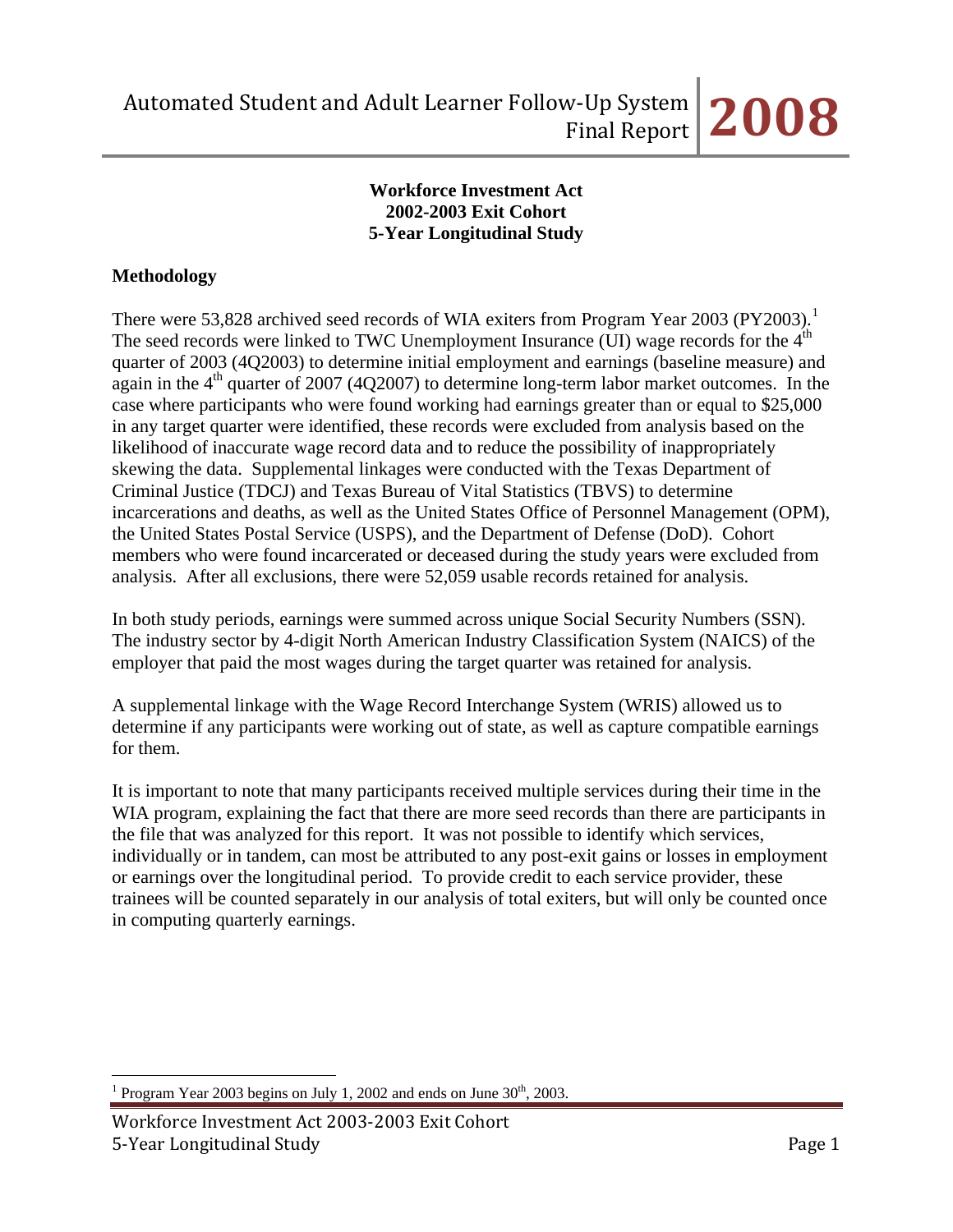### **Results**

Table 1 shows female participants having the highest employment in 4Q2003 at 68.2 percent employed. Excluding Unknowns, Males had the highest median quarterly earnings in 4Q2003 at \$5,247. Overall employment for the cohort was 66.8 percent in 4Q2003 with median quarterly earnings of \$4,402.

Males and Females both experienced a higher percentage of individuals employed in 4Q2007 than they had in 4Q2003. Female participants still had the highest employment percentage overall with 70.4 percent employed, and males again posted the highest median quarterly earnings in 4Q2007 with \$6,018. The cohort had an employment rate of 69.2 percent with median quarterly earnings of \$5,002 at the five-year mark.

| All Working in 4Q2003   |        |                       |         |                 |  |  |  |  |
|-------------------------|--------|-----------------------|---------|-----------------|--|--|--|--|
| <b>Median</b><br>%<br>N |        |                       |         |                 |  |  |  |  |
| Gender                  | N      | Working               | Working | <b>Earnings</b> |  |  |  |  |
| Female                  | 29,086 | 19,831                | 68.2    | \$3,918         |  |  |  |  |
| Male                    | 22,824 | 14,826                | 65.0    | \$5,247         |  |  |  |  |
| Unknown                 | 149    | 124                   | 83.2    | \$7,901         |  |  |  |  |
| <b>Total</b>            | 52,059 | 34,781                | 66.8    | \$4,402         |  |  |  |  |
|                         |        | All Working in 4Q2007 |         |                 |  |  |  |  |
|                         |        | N                     | %       | <b>Median</b>   |  |  |  |  |
| Gender                  | N      | Working               | Working | <b>Earnings</b> |  |  |  |  |
| Female                  | 29,086 | 20,477                | 70.4    | \$4,430         |  |  |  |  |
| Male                    | 22,824 | 15,420                | 67.6    | \$6,018         |  |  |  |  |
| Unknown                 | 149    | 103                   | 69.1    | \$8,869         |  |  |  |  |
| <b>Total</b>            | 52,059 | 36,000                | 69.2    | \$5,002         |  |  |  |  |

### **Table 1. Employment and Earnings by Gender**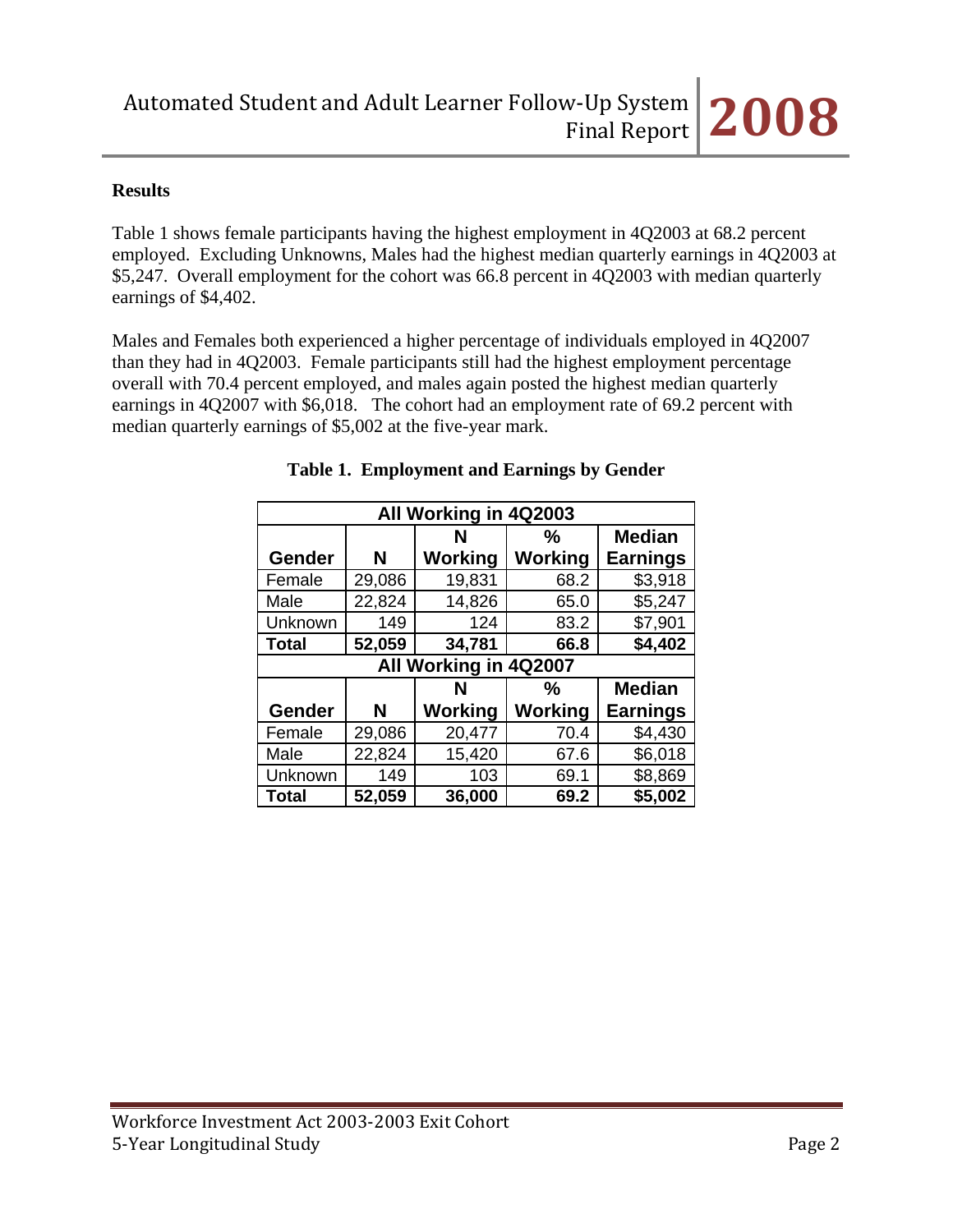Table 2 shows employment and earnings across both target quarters by ethnicity. Excluding the unknown group, Asians had the highest employment in 2003 with 79.7 percent of participants employed, followed by Hawaiian Native or Pacific Islanders with 79.1 percent employment. Asians had the highest median quarterly earnings in 4Q2003 with \$9,284.

Asians had the highest employment rate in 4Q2007 at 75.0 percent, as well as the highest median quarterly earnings in 4Q2007 at \$10,702. Whites had the second-highest median quarterly earnings with \$7,499.

| All Working in 4Q2003             |        |                |               |                 |  |  |  |  |
|-----------------------------------|--------|----------------|---------------|-----------------|--|--|--|--|
|                                   |        | N              | $\frac{0}{0}$ | <b>Median</b>   |  |  |  |  |
| <b>Ethnicity</b>                  | N      | Working        | Working       | <b>Earnings</b> |  |  |  |  |
| <b>Hawaiian Native or Pacific</b> |        |                |               |                 |  |  |  |  |
| Islander                          | 67     | 53             | 79.1          | \$6,483         |  |  |  |  |
| <b>Native American</b>            | 136    | 103            | 75.7          | \$5,874         |  |  |  |  |
| Asian                             | 918    | 732            | 79.7          | \$9,284         |  |  |  |  |
| Unknown                           | 1,955  | 1,611          | 82.4          | \$8,169         |  |  |  |  |
| <b>Black</b>                      | 13,696 | 8,475          | 61.9          | \$3,755         |  |  |  |  |
| White                             | 14,011 | 10,513         | 75.0          | \$6,543         |  |  |  |  |
| Hispanic                          | 21,276 | 13,294         | 62.5          | \$3,332         |  |  |  |  |
| Total                             | 52,059 | 34,781         | 66.8          | \$4,402         |  |  |  |  |
| All Working in 4Q2007             |        |                |               |                 |  |  |  |  |
|                                   |        |                |               |                 |  |  |  |  |
|                                   |        | N              | $\frac{9}{6}$ | <b>Median</b>   |  |  |  |  |
| <b>Ethnicity</b>                  | N      | <b>Working</b> | Working       | Earnings        |  |  |  |  |
| Hawaiian Native or Pacific        |        |                |               |                 |  |  |  |  |
| Islander                          | 67     | 46             | 68.7          | \$7,028         |  |  |  |  |
| <b>Native American</b>            | 136    | 95             | 69.9          | \$7,093         |  |  |  |  |
| Asian                             | 918    | 688            | 75.0          | \$10,702        |  |  |  |  |
| Unknown                           | 1,955  | 1,417          | 72.5          | \$9,000         |  |  |  |  |
| <b>Black</b>                      | 13,696 | 9,089          | 66.4          | \$4,205         |  |  |  |  |
| White                             | 14,011 | 9,976          | 71.2          | \$7,499         |  |  |  |  |
| Hispanic                          | 21,276 | 14,689         | 69.0          | \$4,013         |  |  |  |  |

## **Table 2. Employment and Earnings by Ethnicity**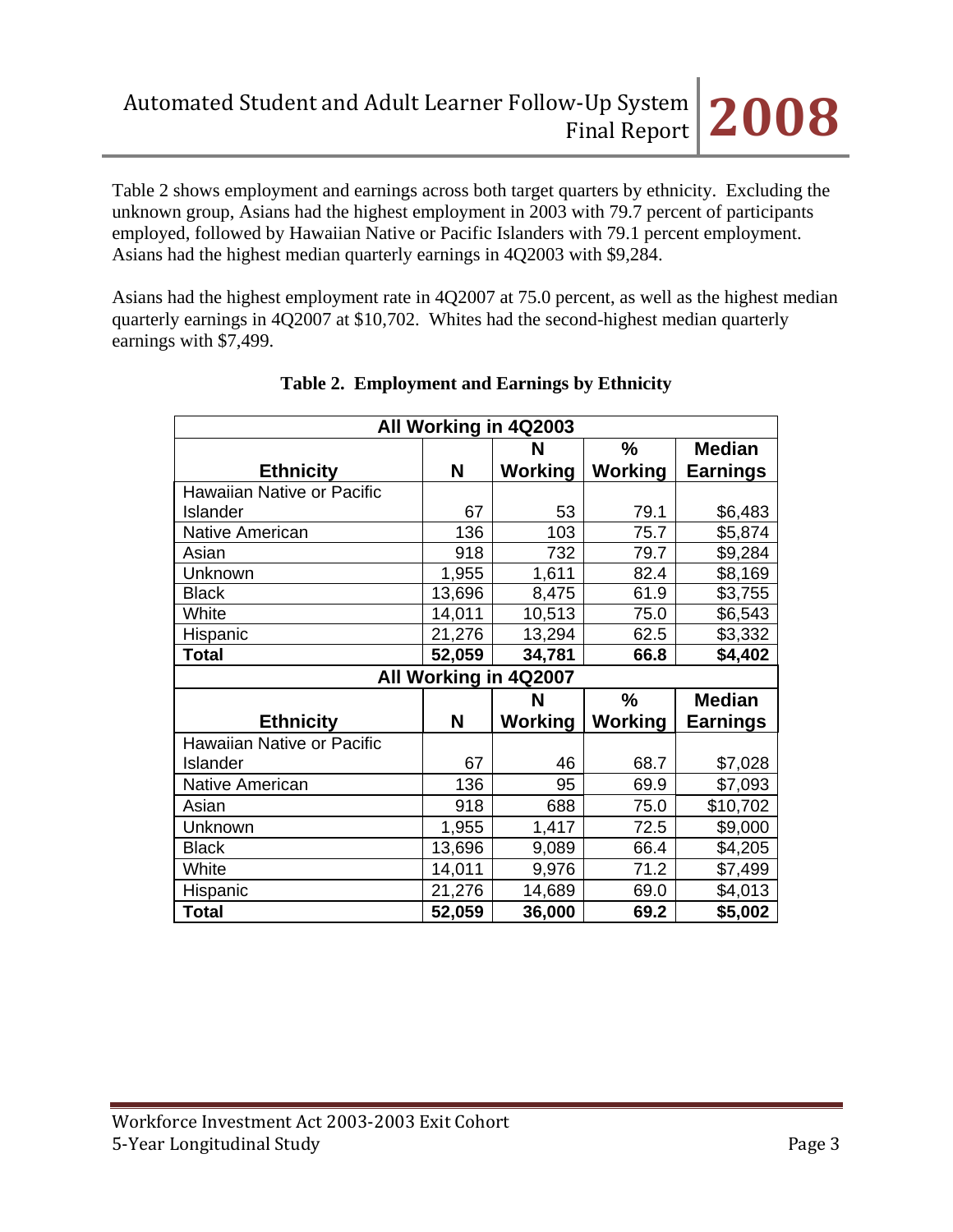Table 3 shows that WIA participants receiving Dislocated grants had the highest employment in 4Q2003 at 77.3 percent, followed by Adult grant recipients at 72.8 percent employed. Dislocated grant recipients also had the highest median quarterly earnings in 4Q2003 with \$5,637.

Dislocated grant recipients also had the highest employment in 4Q2007 with 75.3 percent employed, followed by Adult grant recipients with 69.7 percent employment. Dislocated grant recipients also had the highest median quarterly earnings in 4Q2007 with \$6,701.

| All Working in 4Q2003                                                  |        |                       |               |                 |  |  |  |  |  |  |
|------------------------------------------------------------------------|--------|-----------------------|---------------|-----------------|--|--|--|--|--|--|
| <b>Median</b><br>$\frac{0}{0}$<br>N                                    |        |                       |               |                 |  |  |  |  |  |  |
| <b>Grant Type</b>                                                      | N      | <b>Working</b>        | Working       | <b>Earnings</b> |  |  |  |  |  |  |
| Adult                                                                  | 18,548 | 13,494                | 72.8          | \$4,247         |  |  |  |  |  |  |
| <b>Dislocated</b>                                                      | 12,041 | 9,304                 | 77.3          | \$5,637         |  |  |  |  |  |  |
| Youth                                                                  | 15,203 | 6,529                 | 43.0          | \$1,656         |  |  |  |  |  |  |
| Unknown                                                                | 6,267  | 5,454                 | 87.0          | \$10,560        |  |  |  |  |  |  |
| <b>Total</b>                                                           | 52,059 | 34,781                | 66.8          | \$4,402         |  |  |  |  |  |  |
|                                                                        |        | All Working in 4Q2007 |               |                 |  |  |  |  |  |  |
|                                                                        |        | N                     | $\frac{0}{0}$ | <b>Median</b>   |  |  |  |  |  |  |
| <b>Working</b><br>Working<br><b>Earnings</b><br><b>Grant Type</b><br>N |        |                       |               |                 |  |  |  |  |  |  |
| Adult                                                                  | 18,548 | 12,936                | 69.7          | \$5,146         |  |  |  |  |  |  |
| <b>Dislocated</b>                                                      | 12,041 | 9,063                 | 75.3          | \$6,701         |  |  |  |  |  |  |
| Youth                                                                  | 15,203 | 9,079                 | 59.7          | \$2,412         |  |  |  |  |  |  |
| Unknown                                                                | 6,267  | 4,922                 | 78.5          | \$11,143        |  |  |  |  |  |  |
| <b>Total</b>                                                           |        |                       | 69.2          | \$5,002         |  |  |  |  |  |  |

| Table 3. Employment and Earnings by Grant Type |  |
|------------------------------------------------|--|
|                                                |  |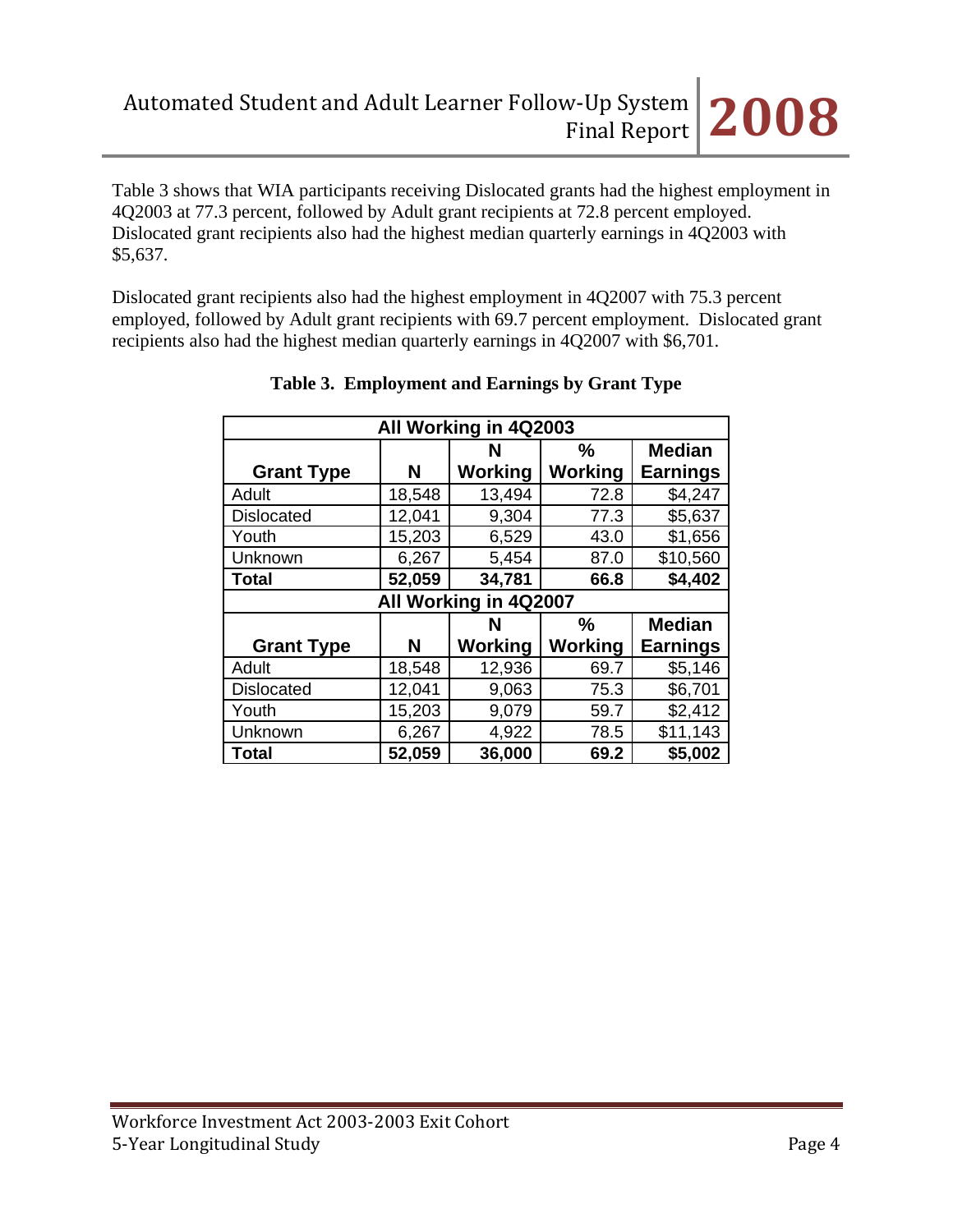Table 4 shows employment and earnings by local workforce development area (LWDA). The Tarrant County LWDA had the highest employment in 4Q2003 at 81.4 percent, followed most closely by the East Texas LWDA with 81.2 percent employed in 2003. Tarrant County LWDA also had the highest median quarterly earnings in 4Q2003 at \$7,345 followed by the Texoma LWDA with earnings of \$6,430. Texoma LWDA had the highest employment in 4Q2007 with 79.7 percent employed and Tarrant County LWDA again had the highest median quarterly earnings with \$8,028.

|                         |        | All Working in 4Q2003 |                    | All Working in 4Q2007 |        |                           |         |                 |
|-------------------------|--------|-----------------------|--------------------|-----------------------|--------|---------------------------|---------|-----------------|
|                         |        | ${\bf N}$             | %<br><b>Median</b> |                       |        | $\boldsymbol{\mathsf{N}}$ | $\%$    | <b>Median</b>   |
| <b>LWDA</b>             | N      | Working               | Working            | <b>Earnings</b>       | N      | Working                   | Working | <b>Earnings</b> |
| Alamo                   | 1,158  | 742                   | 64.1               | \$3,962               | 1,158  | 786                       | 67.9    | \$4,354         |
| <b>Brazos Valley</b>    | 194    | 134                   | 69.1               | \$2,970               | 194    | 130                       | 67.0    | \$4,229         |
| <b>Cameron County</b>   | 1,981  | 1,220                 | 61.6               | \$2,742               | 1,981  | 1,430                     | 72.2    | \$3,371         |
| Capital Area            | 395    | 256                   | 64.8               | \$4,973               | 395    | 293                       | 74.2    | \$5,309         |
| <b>Central Texas</b>    | 274    | 165                   | 60.2               | \$3,772               | 274    | 181                       | 66.1    | \$3,980         |
| <b>Coastal Bend</b>     | 1,062  | 713                   | 67.1               | \$3,910               | 1,062  | 714                       | 67.2    | \$4,696         |
| Concho Valley           | 178    | 117                   | 65.7               | \$3,786               | 178    | 117                       | 65.7    | \$4,202         |
| <b>Dallas</b>           | 2,025  | 1,175                 | 58.0               | \$4,320               | 2,025  | 1,230                     | 60.7    | \$5,118         |
| Deep East Texas         | 543    | 338                   | 62.3               | \$3,273               | 543    | 340                       | 62.6    | \$3,974         |
| <b>East Texas</b>       | 1,551  | 1,259                 | 81.2               | \$5,965               | 1,551  | 1,207                     | 77.8    | \$7,137         |
| <b>Golden Crescent</b>  | 567    | 378                   | 66.7               | \$3,461               | 567    | 390                       | 68.8    | \$4,378         |
| <b>Gulf Coast</b>       | 21,545 | 15,482                | 71.9               | \$5,633               | 21,545 | 15,136                    | 70.3    | \$6,438         |
| <b>Heart of Texas</b>   | 262    | 176                   | 67.2               | \$4,576               | 262    | 183                       | 69.9    | \$5,468         |
| Lower Rio Grande        |        |                       |                    |                       |        |                           |         |                 |
| Valley                  | 4,353  | 2,257                 | 51.9               | \$2,505               | 4,353  | 2,786                     | 64.0    | \$3,221         |
| Middle Rio Grande       | 1,442  | 810                   | 56.2               | \$2,761               | 1,442  | 956                       | 66.3    | \$3,237         |
| North Central           | 657    | 409                   | 62.3               | \$4,343               | 657    | 431                       | 65.6    | \$5,523         |
| North East Texas        | 1,534  | 1,001                 | 65.3               | \$3,469               | 1,534  | 987                       | 64.3    | \$4,075         |
| <b>North Texas</b>      | 385    | 264                   | 68.6               | \$3,950               | 385    | 277                       | 72.0    | \$4,847         |
| Panhandle               | 161    | 127                   | 78.9               | \$4,754               | 161    | 117                       | 72.7    | \$6,304         |
| Permian Basin           | 560    | 441                   | 78.8               | \$4,704               | 560    | 430                       | 76.8    | \$5,525         |
| <b>Rural Capital</b>    | 196    | 136                   | 69.4               | \$4,478               | 196    | 137                       | 69.9    | \$4,823         |
| South East Texas        | 734    | 336                   | 45.8               | \$2,308               | 734    | 487                       | 66.4    | \$1,875         |
| South Plains            | 467    | 337                   | 72.2               | \$3,857               | 467    | 347                       | 74.3    | \$4,539         |
| South Texas             | 1,273  | 704                   | 55.3               | \$2,508               | 1,273  | 854                       | 67.1    | \$3,428         |
| <b>Tarrant County</b>   | 2,957  | 2,408                 | 81.4               | \$7,345               | 2,957  | 2,326                     | 78.7    | \$8,028         |
| Texoma                  | 187    | 141                   | 75.4               | \$6,430               | 187    | 149                       | 79.7    | \$7,700         |
| Unknown                 | 1,328  | 885                   | 66.6               | \$3,385               | 1,328  | 908                       | 68.4    | \$4,122         |
| <b>Upper Rio Grande</b> | 3,608  | 2,055                 | 57.0               | \$2,700               | 3,608  | 2,348                     | 65.1    | \$3,392         |
| <b>West Central</b>     | 482    | 315                   | 65.4               | \$2,624               | 482    | 323                       | 67.0    | \$3,892         |
| <b>Total</b>            | 52,059 | 34,781                | 66.8               | \$4,402               | 52,059 | 36,000                    | 69.2    | \$5,002         |

### **Table 4. Employment and Earnings by LWDA**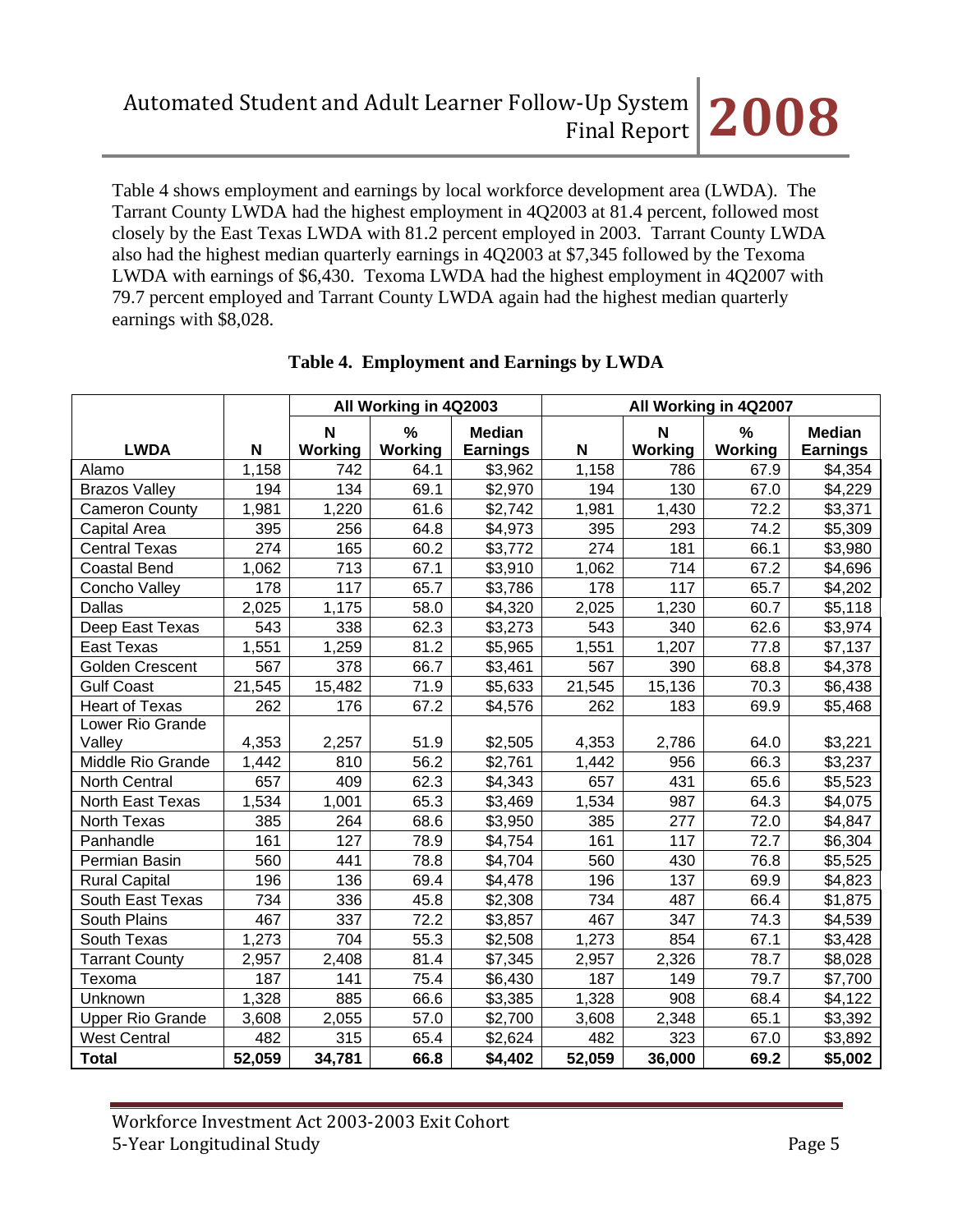For exit cohort members employed in 4Q2003, the Employment Services sector was the largest industry of employment (Table 5). Employment Services usually include temporary employment agencies that many employers use to find workers to try out first before hiring permanently. Employers also use Temporary Employment Agencies to augment staff during high demand periods without being saddled with paying benefits for permanent staff. Participants working in the Aerospace Product and Parts Manufacturing industry had the highest median quarterly earnings at \$14,836.

|                                                  | N       | <b>Median</b>   | <b>NAICS</b> |
|--------------------------------------------------|---------|-----------------|--------------|
| <b>Industry Sector</b>                           | Working | <b>Earnings</b> | Code         |
| <b>Employment Services</b>                       | 2,413   | \$3,204         | 5613         |
| <b>Limited-Service Eating Places</b>             | 1,869   | \$1,343         | 7222         |
| <b>Elementary and Secondary Schools</b>          | 1,798   | \$6,443         | 6111         |
| <b>General Medical and Surgical Hospitals</b>    | 1,738   | \$7,372         | 6221         |
| <b>Other General Merchandise Stores</b>          | 924     | \$3,273         | 4529         |
| Architectural, Engineering, and Related Services | 883     | \$13,661        | 5413         |
| <b>Home Health Care Services</b>                 | 862     | \$2,102         | 6216         |
| Aerospace Product and Parts Manufacturing        | 755     | \$14,836        | 3364         |
| <b>Grocery Stores</b>                            | 724     | \$2,206         | 4451         |
| <b>Nursing Care Facilities</b>                   | 721     | \$3,546         | 6231         |

|  | Table 5. Top 10 Industries of Employment by 4-Digit NAICS at 4Q2003 |  |  |  |
|--|---------------------------------------------------------------------|--|--|--|
|--|---------------------------------------------------------------------|--|--|--|

Employment Services was again the most common industry of employment for WIA exiters employed in 4Q2007 (see Table 6). The composition of the top ten industries for those employed in 4Q2005 is similar to Table 6 above. Participants working in the Architectural, Engineering, and Related Services industry had the highest median quarterly earnings, this time at \$14,542.

|  |  | Table 6. Top 10 Industries of Employment by 4-Digit NAICS at 4Q2007 |  |
|--|--|---------------------------------------------------------------------|--|
|  |  |                                                                     |  |

|                                                              | N       | <b>Median</b>   | <b>NAICS</b> |
|--------------------------------------------------------------|---------|-----------------|--------------|
| <b>Industry Sector</b>                                       | Working | <b>Earnings</b> | Code         |
| <b>Employment Services</b>                                   | 2,679   | \$3,708         | 5613         |
| <b>Elementary and Secondary Schools</b>                      | 1,935   | \$6,677         | 6111         |
| <b>Limited-Service Eating Places</b>                         | 1,531   | \$1,854         | 7222         |
| <b>General Medical and Surgical Hospitals</b>                | 1,511   | \$8,635         | 6221         |
| Home Health Care Services                                    | 1,121   | \$2,582         | 6216         |
| <b>Other General Merchandise Stores</b>                      | 1,050   | \$3,526         | 4529         |
| Architectural, Engineering, and Related Services             | 814     | \$14,542        | 5413         |
| Executive, Legislative, and Other General Government Support | 741     | \$6,541         | 9211         |
| <b>Offices of Physicians</b>                                 | 739     | \$5,321         | 6211         |
| Aerospace Product and Parts Manufacturing                    | 732     | \$15,195        | 3364         |

Workforce Investment Act 2003‐2003 Exit Cohort 5‐Year Longitudinal Study Page 6